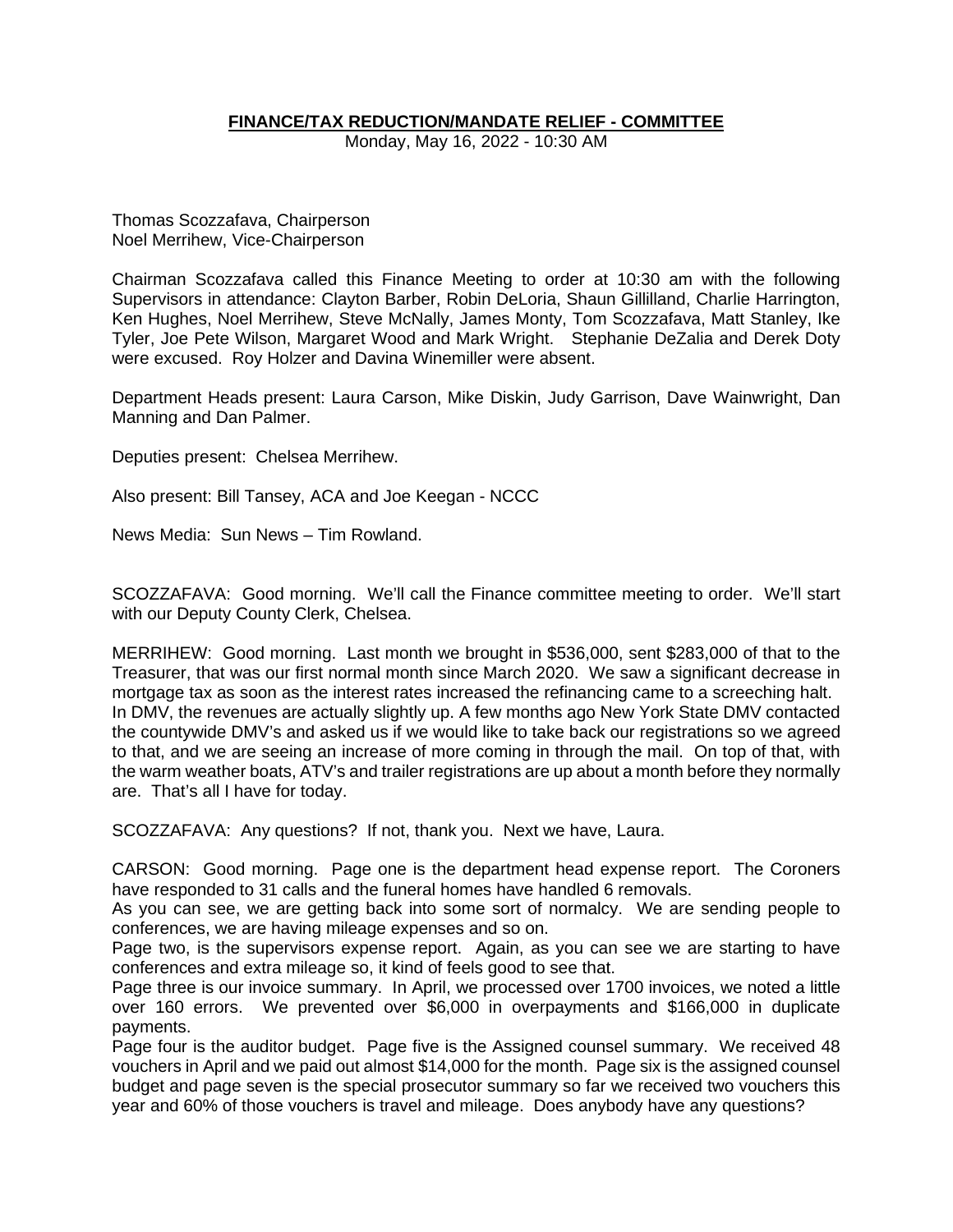SCOZZAFAVA: Any questions? I guess not, thank you. Real Property, Dave.

WAINWRIGHT: Good morning. Besides my budget this morning, I've got a couple of other publications that was put out by the State of New York. You may have seen these already I'm not sure but one is on equalization rates and the other is the benefit of current assessments. I don't want to go through the whole thing, I don't want to take up that much of your time but the first one on the equalization rates I think is pretty important. There have been quite a few questions about, what happens if your eq. rate goes below 100, why is it so important to maintain your equalization rate and on the like the third page of this, it has other uses of equalization rates and it's where it goes into the allocation cost, the establishment of tax and debt limits, the determination of ceilings so those of you that have railroads going through your town the state values those and there's a ceiling amount, the assessor can't go any higher than that obviously you want that ceiling amount to be as high as possible as your eq. rate goes down your ceiling rates go down, the same thing with agricultural values all different lands on parcels that have an ag assessment, the assessor can assess a land at say, \$1200 an acre but if the State sets the ceiling at \$800 an acre, that \$400 difference is the exempt amount for that acre so those ceiling amounts are important as well and the other one that's down there that makes a big difference is a determination of the level of the STAR exemptions. The first year your eq. rate goes below a hundred your exemption will remain at \$30,000 of your assessed value for a basic and 74.9 whatever it is, every year the enhanced one changes but if you go two years you'll see those start to drop so you're hitting people with a little bit higher tax bill. STAR is not a big savings. For a lot of us it is capped anyway, it's anywhere from \$275 to four-hundred and some odd dollars but you know, the way things are every little bit helps. So I'll leave you with that.

The benefits of current assessments, if you've got people coming into your office that are curious about why these things are happening and what's driving the market and what's driving this change in the assessments I think this might help a little bit to clear things up.

You also have my budget. The other thing I wanted to say is we had Board of Assessment Review training, it went well. We had 18 people attend and since that time we got I think two other people trained and ready to go so right now I believe all towns have enough members to have a quorum to hold their grievance day without implementing the county board of assessment review but there's still time, if somebody drops out, if all of a sudden you say, wait a minute, I don't have enough people we still have time to get somebody trained up as long as you can get them appointed you can get them trained and they can sit on the BAR.

MONTY: Yeah Dave, a week ago I asked you for the percentages of increases in all the towns in Essex County, which you sent me but in reading that and correct me if I'm wrong, it doesn't look like Keene or Moriah did a reval?

WAINWRIGHT: That's correct. They did not.

SCOZZAFAVA: We're in the process of doing it.

WAINWRIGHT: You're working on yours, yup.

MONTY: But that's not going to be for this year? My impression was we kind of had to, to be at 100%, if we didn't but now if I understand what you said it wouldn't effect anything this year but it would be next year? Because we have just done a reval a year ago. My biggest complaint from people is the fact we did a reval last year, it went up significantly and those same properties again got hit a second year in a row significantly and know the State said, trends, trends, trends well it's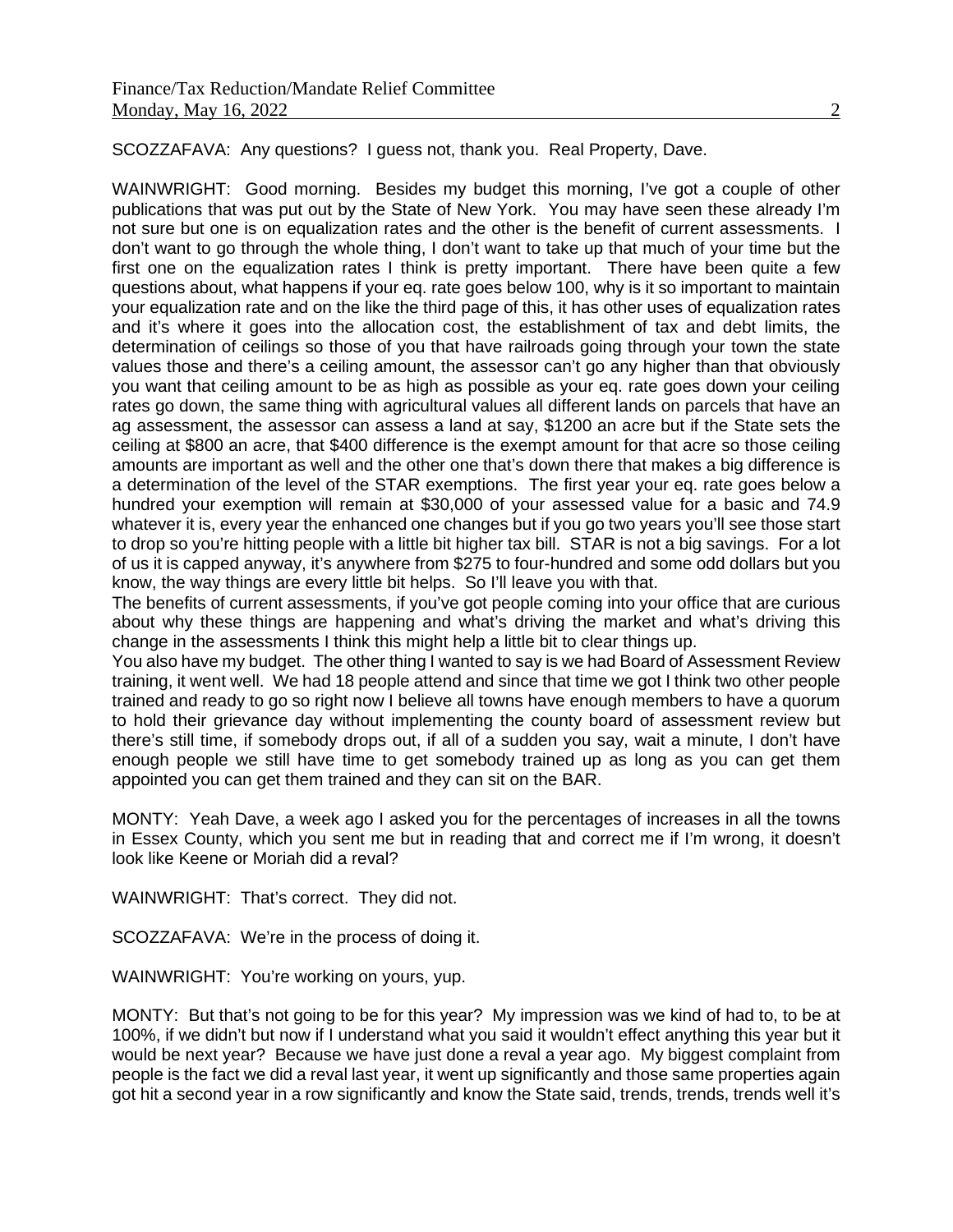based on sales and everybody knows they call it a trend even though they can't' base their revals on sales but to me it was just a money grabber by the State of New York. I've got people who are coming in who have done absolutely nothing to their homes but generally it's that their assessment has gone up and I still have an issue with it. So those three communities that did not go to reval even though Moriah is in the process of it, it's not complete right?

### WAINWRIGHT: Right.

MONTY: You didn't do one and you can't tell me in Keene the price of homes did not go up substantially in Keene? And I know this is really good information here but that's got to effect the other fifteen towns as well as the county by them not doing a reval, am I correct?

#### SCOZZAFAVA: No you're not.

WAINWRIGHT: Well, what happens is, I believe the Town of Keene last year was assessing at, their equalization rate was 94%, they've dropped to 85% now and Moriah last year was 96% and they are down to 94% something like that. It makes a difference and the State's trends I think people don't have a clear understanding what the trend means. The trend isn't just what the things need to go up. The trend is what the difference in the sales are from last year to the prior year, so in another words if you sold or say you bought a house for \$200,000 a few years ago each trend year makes an adjustment to that sale to bring it up to current market values so that's where your trend comes in which again, I know is a little bit confusing the way the State does it but they certainly are basing those numbers on sales that's all they have to go by and you'll see if you read through this, how they get that value that equalization rate for your town by taking the total assessed value of the town, the total value of what they call sales right, what sales they've looked at their total market value and dividing it in half.

MONTY: The State never factored in Covid and there was homes that I know for a fact in Lewis that sold twice of what they were worth, sight on scene.

SCOZZAFAVA: When we had Mr. Stack here, I'm on the same page as you are believe me and I've been for thirty years complaining about how they establish equalization rates but it doesn't do any good but just and your question was, not question statement, Keene and Moriah, Moriah is at 94, Keene is at 85 does that impact the other townships? No. Unless you've got a school district that crosses boundaries, it will on your school tax but does it impact what your constituents pay toward your county tax? No. Does it impact mine? Yes. We are the ones that are penalized for having that equalization rate because as you pointed out it hits you on your STAR exemption and  $-$ 

#### WAINWRIGHT: Veteran's exemptions

PALMER: Plus, your tax rate is different. If you have an equalization rate of 90% and the county tax rate is \$3.21 a thousand, in that town where you are at 90% you're going to be 10% higher on the tax rate so your county tax is going to be 10% more than it is at a town that's at 100%.

SCOZZAFAVA: Right. It doesn't increase your levy.

MONTY: But it does on the school tax levy? If the majority of your school district cross multiple towns?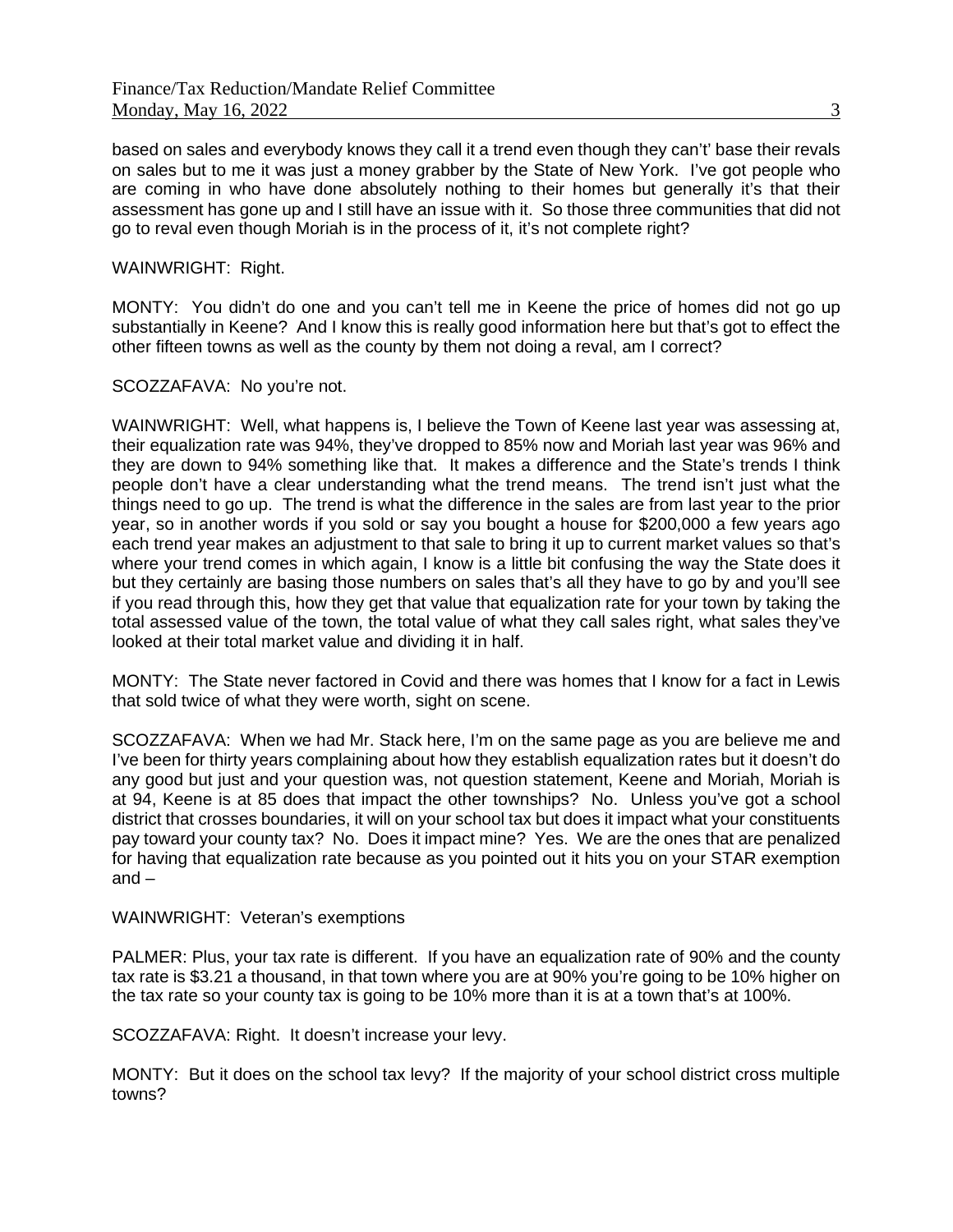SCOZZAFAVA: Correct.

MONTY: In Essex County. I know for a fact; we cross five maybe six.

SCOZZAFAVA: We cross two, actually we go into –

MONTY: Boquet Valley.

SCOZZAFAVA: Moriah does?

WAINWRIGHT: They have some parcels in Westport.

SCOZZAFAVA: Really?

MONTY: Yes.

SCOZZAFAVA: I didn't know that. Again, back to the point we had Stack here, we've had him Moriah a couple different times and you're right, they absolutely go by sales that's what they are going by but I have learned at one time they were going by, they don't really neighborhood I don't believe it. They were using comparables out of Ticonderoga and Westport at one time.

WAINWRIGHT: Right, they have a market area.

SCOZZAFAVA: And that is the issue.

PALMER: No it's not Tom. It would be worse for you if they didn't do that. So, in other words let's say the Town of Moriah had one sale, that was double or triple if you want the rest of your community to be based on that triple sale on one property, everybody's taxes are going to go up.

SCOZZAFAVA: Location, location, location.

PALMER: But again, if you keep looking further out for sales then it tends to equalize itself. If you're doing it by town you're going to be in trouble because you're going to have one town that may get hit really hard.

SCOZZAFAVA: Good point. Don't agree with it but it's a good point.

GILLILLAND: Dave, can you explain the effects of State land? Because my understanding is there's no reval on state land and I'm confused. I have less State land than anybody else in the county, some of the towns have quite a bit.

WAINWRIGHT: For those towns that don't maintain their assessments, they don't do their revals every four years, their state land values are locked in, they are frozen by the state. The assessor has the right to value all properties as they see fit but state land, of course, as we all know, is a little bit different so for towns that have been maintaining 100% and doing the revals and keeping values up, this year state land values went up on average, 10%. If they used the state's values last year and the state's values this year there was a considerable increase those towns that aren't doing anything that are below 100% in equalization rate their state land is frozen, they got no increase this year, not a dollar.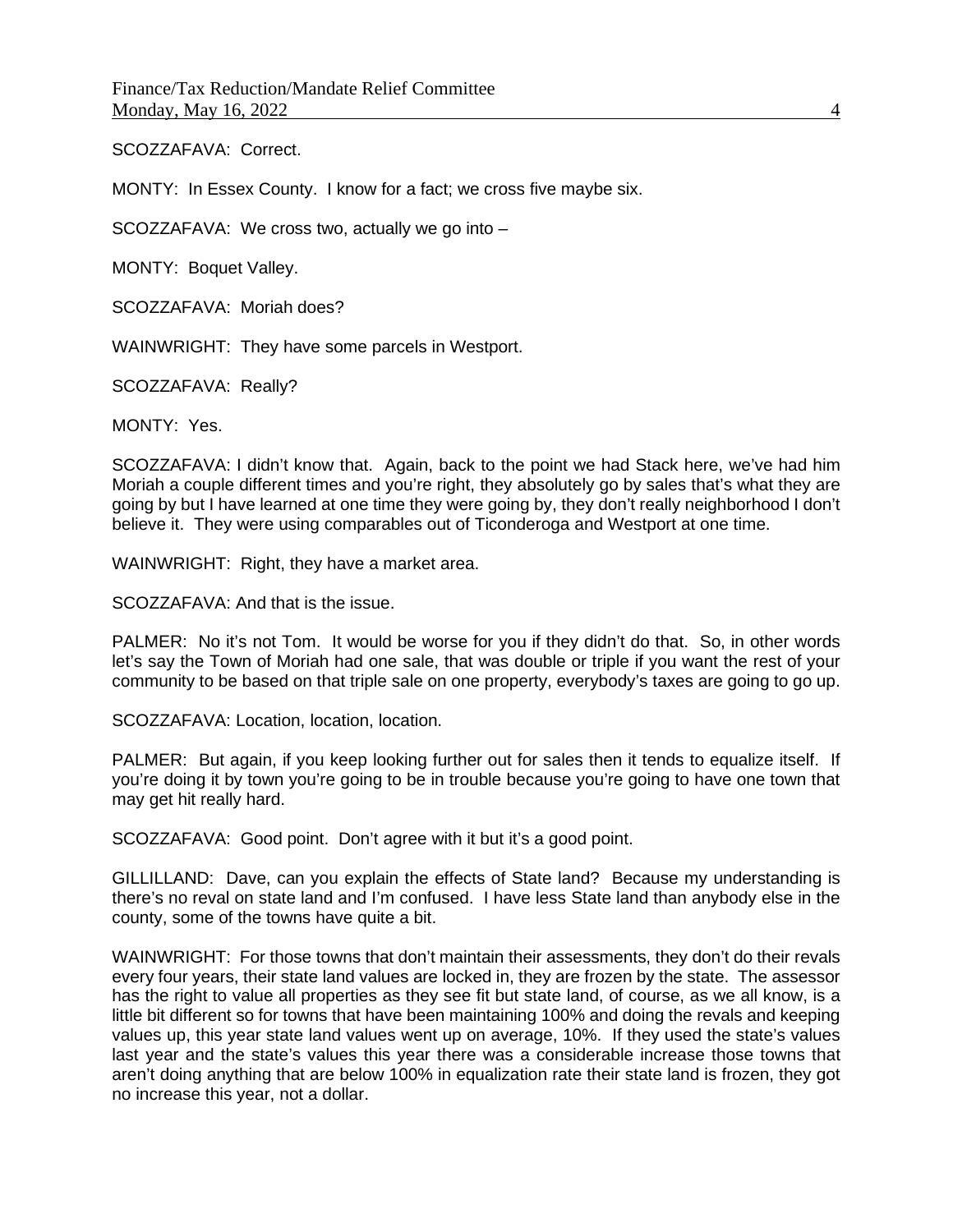GILLLILLAND: So when you are doing a town by town comparison, of total assessed values and you are talking about every five years I think a number of 36% of sales of assessed value, the last couple of years countywide so if we're only doing an average of 30% assessed values in the town, the town with lots of state land is only going up 10% than a town with less state land you are not looking at an apples to apples comparison in each town because they have various amounts of state land. Am I correct?

WAINWRIGHT: I think you are comparing apples to apples in that state land for the most part has gone up this year basically the same percentage whether you have one parcel of state land or you've got seventy-five parcels those towns that have an awful lot of state land has gone up quite a bit.

GILLILLAND: You said it raised 10% state land?

WAINWRIGHT: Roughly yeah and that's probably because there are no sales of 200-acre timber tracks for the most part not like these residential sales. Residential sales is what is driving this market and that's what we've got to keep up with.

GILLILLAND: So when people see that list and say, well, how come we're up say 40% on average but a town like Newcomb and stuff is up 15% on average you can't say Newcomb was treated any better by anybody a lot of times it is the State land that throws a monkey in the wrench.

SCOZZAFAVA: So, back on school district boundaries so how does one go about implementing changing those boundaries because I'm just thinking, that section in Moriah that's in the Westport school district is in a high end section, it's all the lakefront property down along Mullen Bay and we would probably love to have that so how would you go about that?

WAINWRIGHT: Years ago we had a property owner in Wilmington that came in, he wanted GIS maps, he wanted reports, he's got some parcels that are in the extra high, Ausable Valley School District compared to right next door he had somebody in Lake Placid School District so you're talking about a \$17 or \$18 per thousand assessed value vs. \$7 for his next door neighbor. He got nowhere after going to Albany, talking to the school boards it's a very tough thing. What you gain in Moriah school district you're taking from the other school district and nobody wants to lose that kind of value. I think if it's an error, if there's one parcel that's left out in the middle I've heard other directors say they were able to get that changed because that was clearly done in error but they wouldn't budge in Wilmington and the lines are crazy.

SCOZZAFAVA: Do they look the practicality of if you're in the area, even though it is in Westport School district, you're seven miles from Moriah Central School and you're twenty miles from -

TYLER: Tom, there's no more Westport School District I just want to clue you in.

SCOZZAFAVA: Boquet Valley but do they look at that?

WAINWRIGHT: The buses are constantly crossing each other and going and picking kids up and it's double mileage but I suppose you could start with someone in Albany and try to work that out but Boquet Valley won't be happy about it.

STANLEY: So, back on the Ausable Valley School district and assessments and that's really in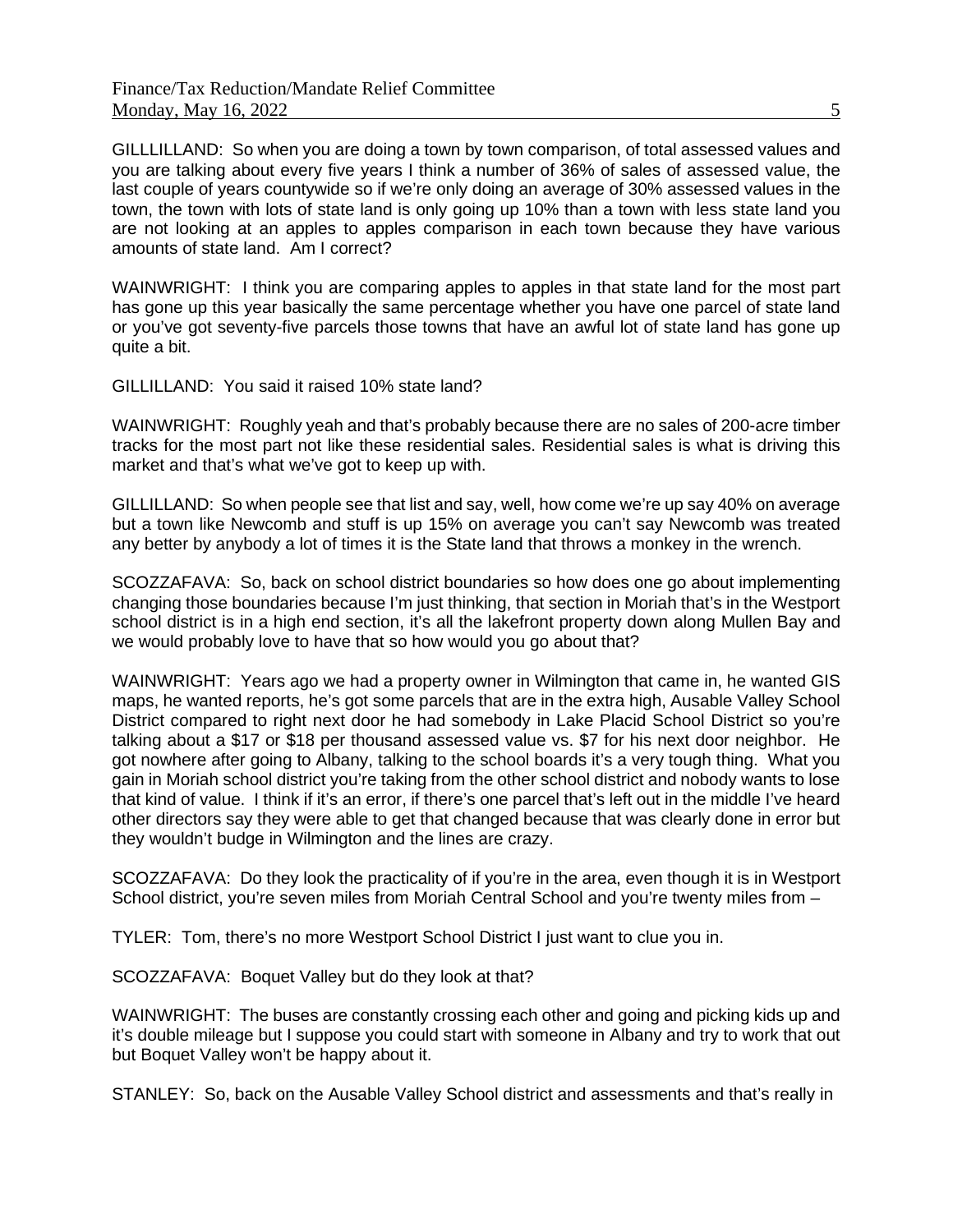the Town of Jay we are the second highest increase to assessed value in Essex County along with Chesterfield just behind us with 16.8% I think we're in that Ausable Valley School District that we don't even know what the two towns that are in Clinton County have done so with us, our assessments going up in Jay 18% and Black Brook, the Town of Ausable in Clinton County only go up 5% my school taxes are going to go through the roof and as of my neighbors, my friends and family so that's a difficult thing with people coming into our town office and Tim has done a great job diffusing lots of situations but it's tough when you're talking \$17, \$18 and I mean, my assessment on my house went up \$46,000, so if we're talking about that I mean I'm going to have to sell my kids to pay, she is a State Champion by the way. *(laughter)* Both of them.

WAINWRIGHT: I also live in Ausable Valley in Wilmington and my assessment went up \$38,500, but I look at my total assessment now and honestly, if I were to put it on the market I would sell it for more, I think I would probably get, not by a lot but I'm pretty sure I would get it because of the way the market is. Jay and Wilmington are two extremely high areas though.

STANLEY: Which goes to another point of and this is the other question not with the school taxes but with the short term rentals since Roy isn't here to bring this up, short term rentals are really driving a lot of the costs in those two towns people buying and I'm sitting here thinking if I were to buy a short term rental right now in the town of Jay how would I make my money back on it? I mean, there's one rental that Tim was showing me that has doubled in assessment values from like \$150,000, to some of them are over \$500,000 now so that is almost tripled on this one road so it's crazy and it is based on sales because like there's only 10 houses on that road and 5 of them have sold for three times the market value sight on scene.

WAINWRIGHT: The New York State Assessors Association has been talking with the State about possibly creating a new property class code for vacation rentals which would be – a lot of the assessors have put them in their own neighborhood and maybe value them a little bit differently. I don't know how that would work because the state says you can't value this person at one percentage or rate or percentage of full market value and then assess the next door neighbor or the person across the street at something different but they are aware of the issue and they are thinking about it and working on it and we've got a lot of hopefully good people there trying to get the State to do something to see that this is a huge issue.

SCOZZAFAVA: So, let me ask a question on this so if you do improvements I know in Moriah I've heard feedback from people who have had increases in their assessment but it was primarily those who have done improvements on their property is that the case that you guys are talking about or is that a reval? You said you went up \$46,000.

WAINWRIGHT: Yes, Mr. Stanley. Mine went up \$38,500 but that is just doing the reval I didn't do a thing to my house.

SCOZZAFAVA: Because I remember years ago you just eluded to, that you can't just arbitrarily go out and raise somebody's assessment because it was \$100,000 and it sold for \$160,000 without doing a total, neighborhood revaluation of that area. Is that correct?

WAINWRIGHT: Right that is, it was more true years ago lately, because Essex County basically all towns except for a couple maintaining 100% and the assessors look at their values every year, the State considers that a reassessment not a project or revaluation project but a reassessment and as you long as you maintain every year and you look at the parcels and you look at the sales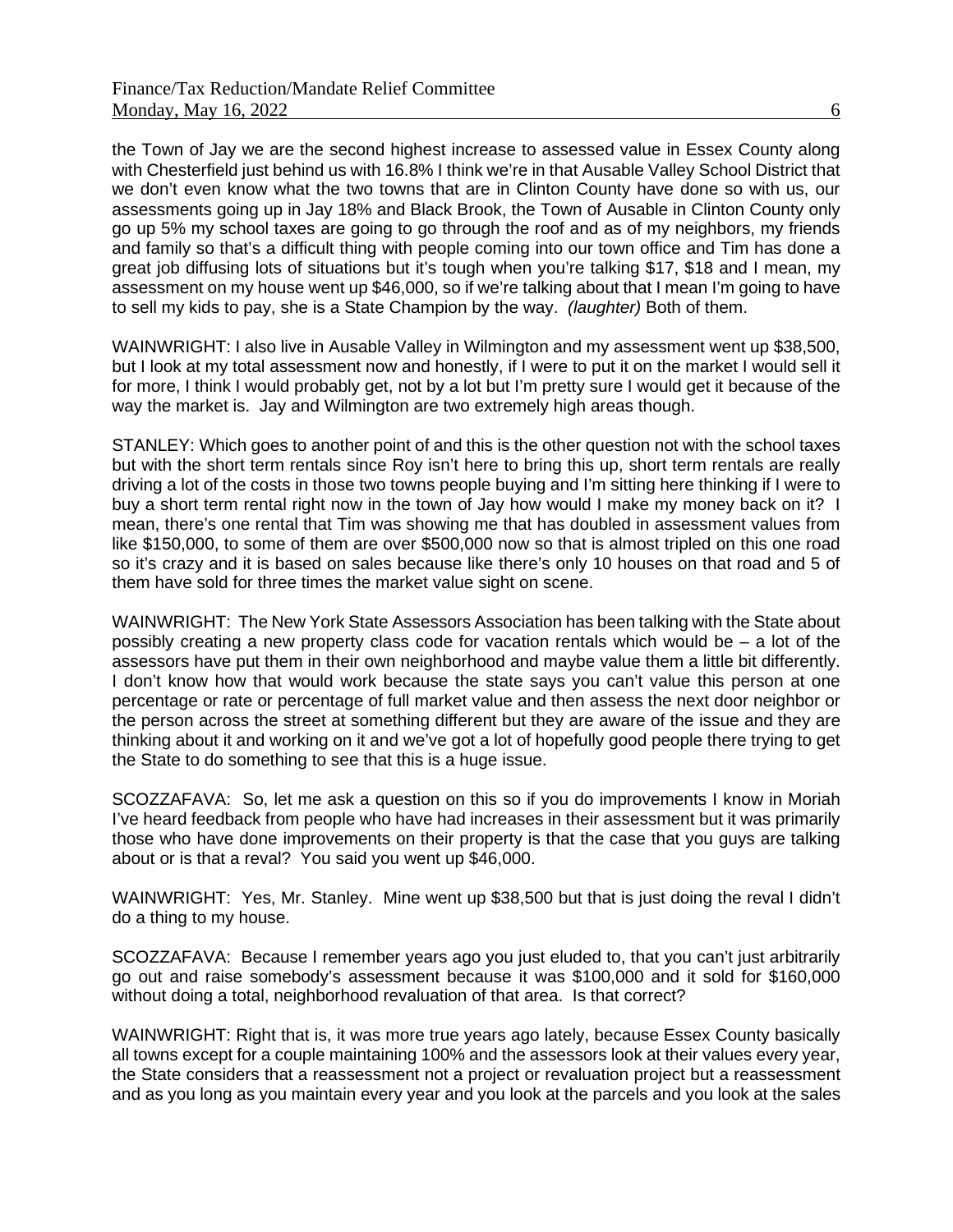you can do that.

MONTY: So having listened to this and understanding some, not necessarily agreeing with it I truly believe it was the Covid trend that drove up the cost, the sales. Next year there is a fiveyear trend, with nobody buying anything, you can't move any property. Is the State going to drop it? Honestly?

WAINWRIGHT: I'm sorry I didn't hear the last part.

MONTY: Okay we've raised everything because of trends okay? Next year, the market crashes, the next five years you can't give away a piece of property is the State going to drop it?

PALMER: Sure they will drop it.

WAINWRIGHT: Sure.

MONTY: Okay.

PALMER: No, but they will.

SCOZZAFAVA: That's a good question. What happens when, we've been in a situation, North Hudson has been in a situation, what's the impact on your taxpayer when the equalization rate shoots up to 115% now they are saying you're 15% over value. Do I get 15% more on my STAR?

WAINWRIGHT: Do you get more? No, because the State caps it at 100%. It doesn't work both ways.

SCOZZAFAVA: Exactly.

WAINWRIGHT: Because that would allow assessors to over value things and say, now we are going to let our people get a better exemption here, a better exemption there so you can't do it for that reason.

TYLER: Yeah, you talk about Tim he is your assessor, he's our assessor in Westport and he has done a fantastic job in a difficult time. I highly recommend him. He does his work and he puts his time in and he's very good with people coming and I had a lot of people coming in and complaining and after they leave with him, they are not complaining anymore. He makes it understandable for them and he's definitely a value to the county for sure.

WAINWRIGHT: Well, good. I will let him know you said that.

STANLEY: I second that.

SCOZZAFAVA: So, and the last question on it, if they raise your like they did with Mr. Stanley they increased his assessment does he get impact statement with that too based on the current year's budget or no?

WAINWRIGHT: He gets a change of assessment notice.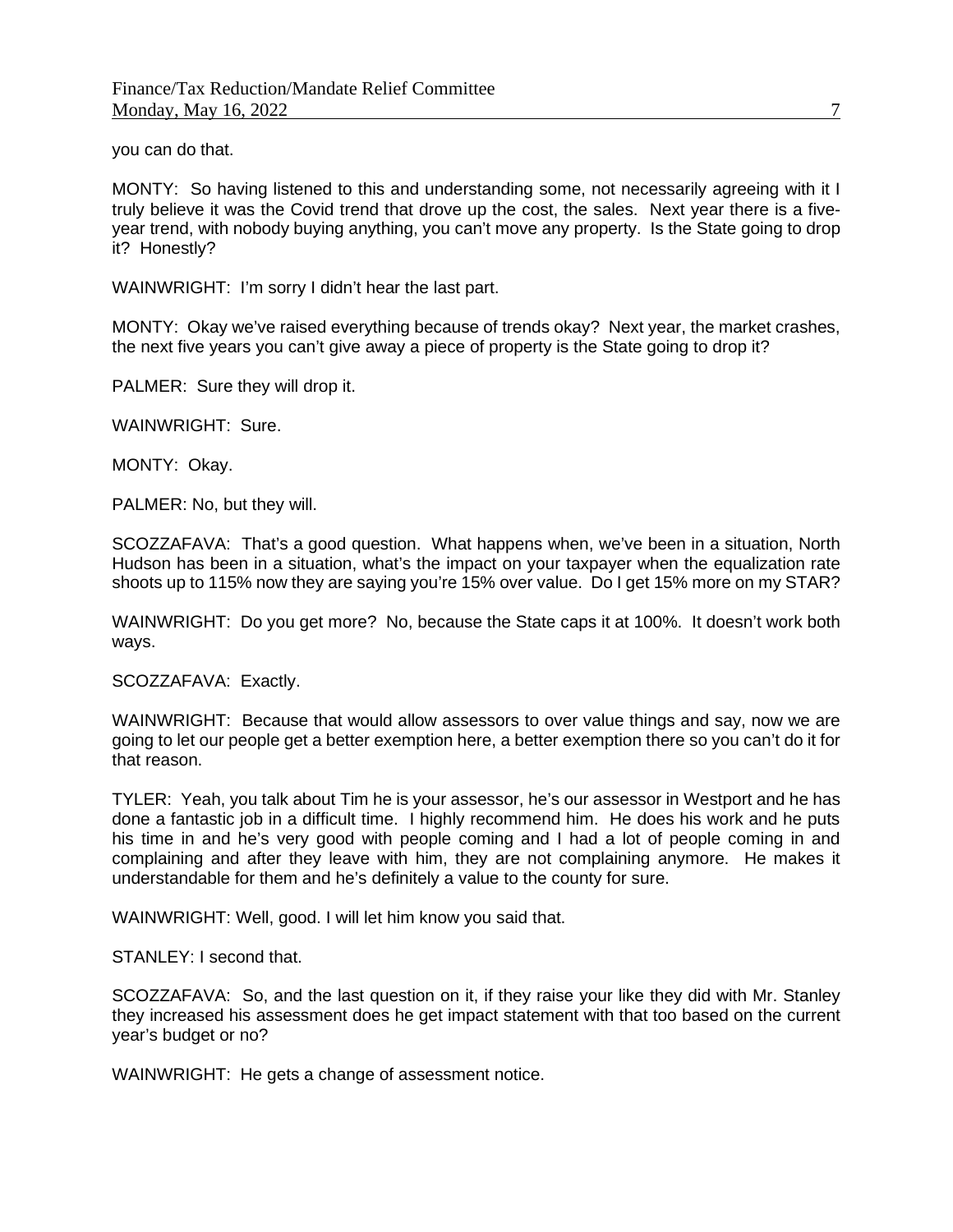SCOZZAFAVA: Okay but no impact?

WAINWRIGHT: No those impact statements –

SCOZZAFAVA: Are only on a reval

WAINWRIGHT: Well, yes and they are only on properties that fall below I think 80% of market value there eq rate has to be low and now they are bumping them up to 100 and the problem with those impact statements is it assumes your levy is at identical to last year so you know, it says, your taxes may go up to this without the levy nobody knows what.

SCOZZAFAVA: Alright, anything else?

DELORIA: About a week ago they said in Newcomb assessments going up and because we had that dual tax rate down there with the homestead and non-homestead my numbers show up because the whole value of the entire residential parcels in Newcomb because that went up significantly I think we are the only ones in Newcomb that our tax rate per thousand is actually going to go down.

WAINWRIGHT: If your levy remains the same.

DELORIA: So people are knocking on the doors of the assessors first but mine comes just before theirs if you take that first immediate right, but the fact remains if in Newcomb, if the budget stays the same I'm not promising anything that the tax rate will go down and as long as your assessment goes up along with everybody else you should pay up it's simple but I'm not going to go full into the frying pan and I'm not jumping out in front of the bus either but that should be true with all of the towns on this revaluation the revaluation goes up, your budget stays the same but realistically you should be in arrears in that per thousand.

SCOZZAFAVA: That's right.

STANLEY: Could you explain this homestead?

SCOZZAFAVA: No. Listen, you don't want to hear it. If you really want to get beat up in your town let him explain.

WAINWRIGHT: It's almost not an option for towns in Essex County anymore because towns maintain their 100%. Years and years ago when this came into effect, if you had just done a reval and your residential portion was way down here as far as the equalization rate and your commercial was way up here if you got into that homestead, non-home stead program at that time those rates were pretty much locked so now, they enjoyed the residential portion enjoys that old, really low tax rate and their town wide equalization rate maybe 100 but their tax rate for the residential portion is very low and commercial is very high and it may or may not effected the commercial in your town.

DELORIA: When you think about that there is always cause and effect and you know, if your businesses is going to come in you are going to be paying a significant amount per thousand then the residential property is going to be hurting.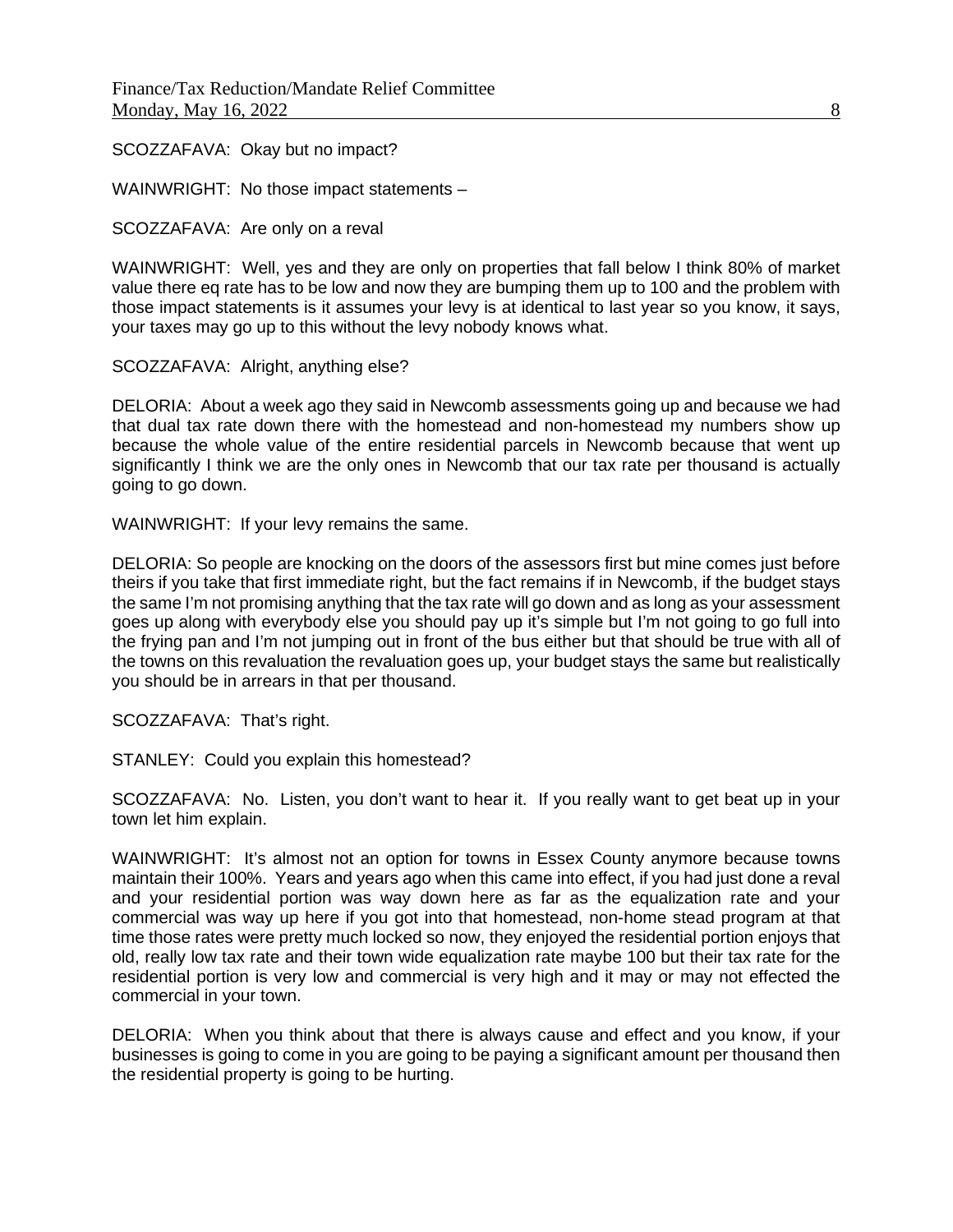#### SCOZZAFAVA: Yes.

STANLEY: Well, this has been brought to my attention by several residents why is there not homestead tax credit?

SCOZZAFAVA: We, years ago I think when we went to 100% George Canon at that point decided they wanted a homestead, it made sense for Newcomb. If you have a community where you've got a lot of business, commercial properties they are going to get hammered, they won't be there anymore you'll residential will enjoy it. Correct? I mean that's a simple way of explaining it.

PALMER: To a certain extent.

WAINWRIGHT: It is but like I say now that towns have been for the past how many years maintaining right along, pretty much 100% there is no big difference anyway.

SCOZZAFAVA: There isn't? Okay

DELORIA: We go back to 1990, and again you had to have an approved assessing unit at the time which we were so it goes back that many years.

SCOZZAFAVA: Anyone else? If not, thank you.

WAINWRIGHT: Your welcome.

SCOZZAFAVA: Mike Diskin

DISKIN: Good morning. Alright, we'll start with sales tax. Sales tax is still going up obviously a lot of it is based on as you know, gas tax. If you look outside today we are at almost \$5.00 a gallon, in some places you are getting very close to it. Last week I went to a conference out in Syracuse before I left town it was \$4.50 something and by the time I got back it was \$4.89, that's how fast things are moving but we're still running about 21% for the year, actually 18% it was 21% for the month. During the time I was out at that training school we talked about sales tax and Essex County I think I told you this before, Essex County is the only county in the state where travel accommodations are the number one driver of sales tax most of them of the top ten or twenty they are somewhere in the middle maybe eight or ten, Essex County is number one in the state as far as the number sales tax driver for us along with those gasoline and food beverage establishments and that obvious goes along with travel, people come here and they need to eat when they are here and they also buy gas those are three of the big sales tax drivers for us. If there are no questions on that I will go to the occupancy. There was a slight dip in the number, it almost broke even from last year. I think what we are starting to see now is that we're getting to that more even place as we are not getting as many short term rentals as we were for the last year or so when we kept building up on it. We're not seeing that many coming in now so I think you are going to see where it is going to even out a little bit for the rest of the year. And I gave you my year to date budget and that's pretty much it.

SCOZZAFAVA: Any questions?

TYLER: Yes, when you were just talking about the gas tax and I was just wondering if there was any interest in this board and maybe you can give some expert opinion on that Mike on curtailing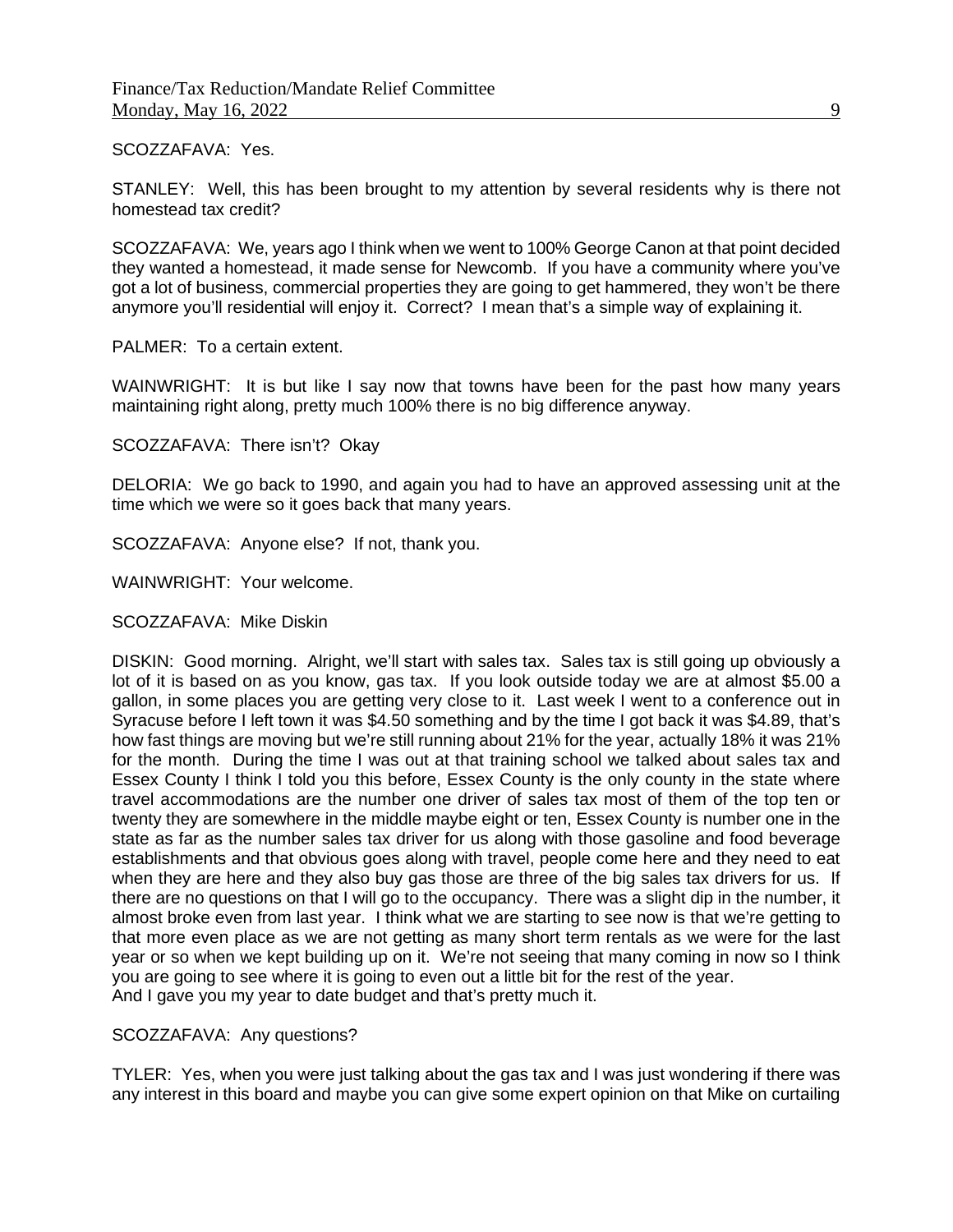our gas tax in Essex County like the State is going to do?

DISKIN: Today was the final day you could pass something to get it done for the month of June.

TYLER: We've got time.

DISKIN: You would have to hold a special meeting today, by the end of the day today. They extended, it had to be done by May 1<sup>st</sup> I believe before to get it into the June 1<sup>st</sup> quarter they gave it an extension for fifteen days but that's gone because today is the fifteenth day so the only next time you can do it is September 1. You can do it for a quarter, or you can do it until the end of the year, you can do it for two quarters it's pretty much however you want to do it. The State, the way they set it up originally was been set up so you had to opt in each quarter which would be September, October, November you would be out of it by December then the State passed their section that said they were going to give up 16 cents worth of their tax per gallon and that was going to run until January 1<sup>st</sup> it obviously didn't match up with ours so they then changed it so the county could go to somewhere between the quarters which was January 1 or you could extend it all the way out until the end of February.

TYLER: It just seems to me you know, the way the gas prices are we should try and help out our constituents here if Essex County could do something with that. If we did something in September, would that be like the last quarter?

DISKIN: It would include September, October and November.

TYLER: The last quarter?

DISKIN: Yes and then if you wanted to extend through December you could, it would be one month into the next quarter.

TYLER: I think it would behoove this group to look at something like that because by then the gas prices will probably be \$8.00 a gallon.

DISKIN: Well, they could go the other way. It's hard to say.

TYLER: They could.

DISKIN: I believe and maybe Mr. Manning has some better info, there's a cap there \$2, \$3 or \$4 which would be they are capping it at 8 cents a gallon, 12 cents a gallon, or 16 cents a gallon anything over that obviously, \$4.00, we are paying close to \$5.00, we are giving them 4 cents on every gallon at 5 cents you are getting close to the 20 cents a gallon.

SCOZZAFAVA: How much is the Federal tax on gas?

DISKIN: Seventeen maybe, eighteen cents something like that or maybe higher.

SCOZZAFAVA: I see there is some discussion about dropping the Federal tax.

DISKIN: The State I believe is 16 cents on the tax on fuel, besides their sales tax but capping would have to be done at this point you're going to have to wait until the quarter is over.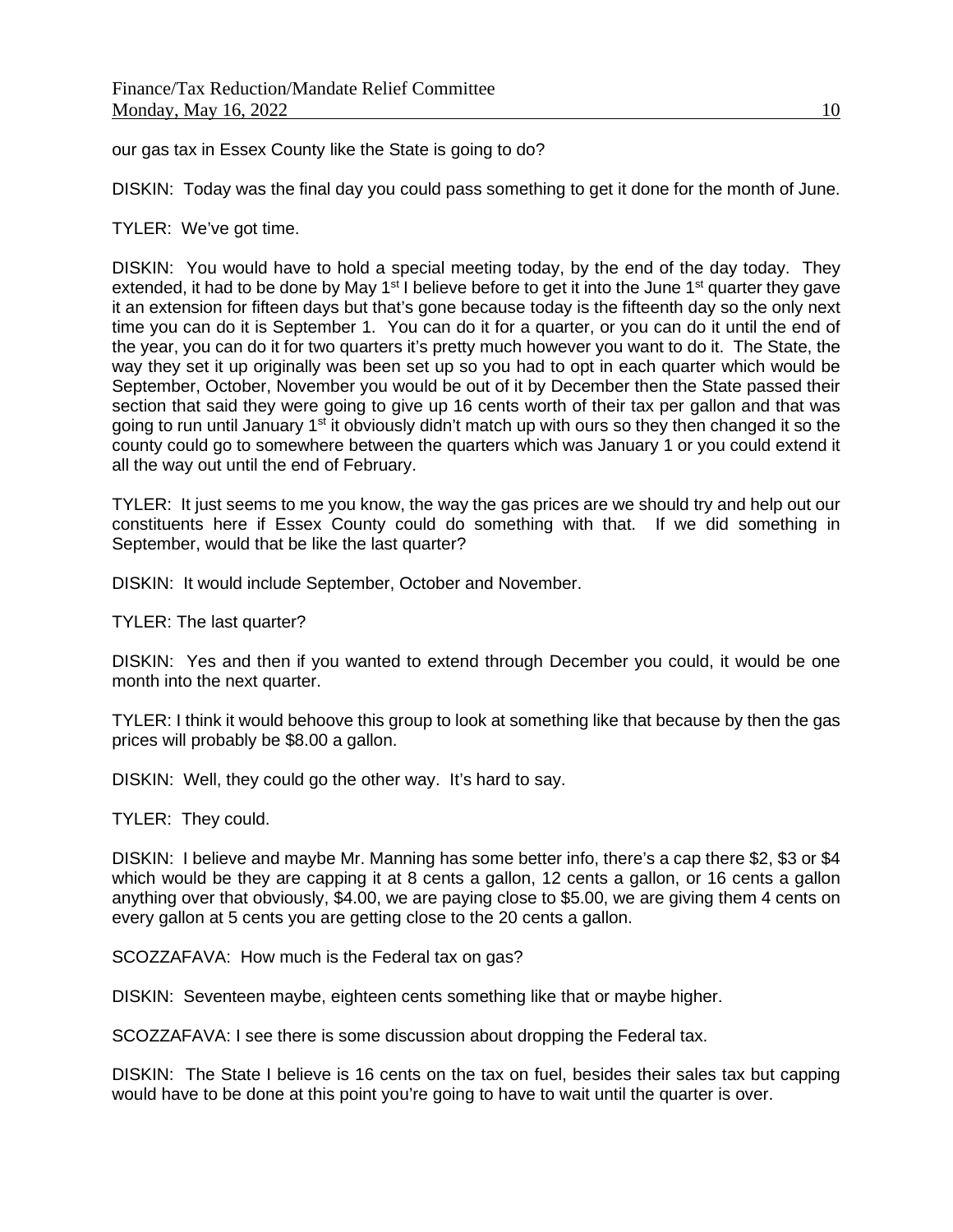SCOZZAFAVA: I just ran my town budget numbers from January through April 1<sup>st</sup> and we were like almost \$40,000 higher so it's got to be impacting this county, impacting everywhere.

DISKIN: That's why you have to be careful if you are going to give away and I don't mean give away sales tax but if you're going to reduce your sales tax coming in because our expenses have gone up and we maybe over budget on some of this stuff so you don't want to be giving away sales tax at a time like this in my opinion, personal opinion.

MANNING: If you really take a close look at it and you do what other counties have been doing, it's really about, I think it's 80 cents on a full tank of gas so it sounds like you're saving a tremendous amount of money if you go that route but you're really not right now we go about 4% percentage basis, most of the counties I think are doing what, 3 cents? Instead of doing a percentage those counties are doing 3 cents per –

DISKIN: Yeah, they are doing it on either 8 cents a gallon, 12 cents a gallon, 16 cents a gallon freezing it at that. If it goes to \$5.00 and you're taking 4 cents a gallon, if you buy 15 gallons of gas it's 16 cents or so.

MANNING: It has to be done by Local Law so that takes, you are going to be at least if you want to rush the Local Law through two weeks but now, you've missed the deadline.

DISKIN: If you want to do something the time to do it is going to be July or at your August meeting probably.

SCOZZAFAVA: And then you don't know if the consumer is really going to save it at the pump anyway because there is so much price gouging going on right now by big oil. I remember we had this conversation on fuel oil, heating oil, number 2 oil years ago all taxes were dropped on it you know, I just bought 100 gallons it cost me \$5.99 a gallon so I mean our elected officials at the State and Federal level aren't doing anything for us.

DISKIN: There was a study done the last time this came up and we talked about gas cap a few years ago and the Albany County Comptroller did a study between Albany County and Renssellaer County just looking at gas prices and what he found out that as the gas cap took effect the price didn't really change because he, the middle man was taking that 4 cents gallon and absorbing it, bumping up the price so they were making more money. The consumer wasn't seeing the savings.

SCOZZAFAVA: If you use Stewarts, Stewarts would be the prime example because they pump more gas in this county than anybody go check out their price here, check out their price in Port Henry and check out their price in Ticonderoga there's always a difference. You know, I don't know why?

DISKIN: It's based on market competition

GILLILLAND: I was going to say, you know Mike pointed out this county is dependent upon the travel and tourism dollars, the only thing that's going to change, absent of the Russians in the Ukraine and the oil needing to be turned back on and saving Europe is the only thing that's going to change the price of gasoline is the change in demand. When change in demand happens everything else is going to crash, they are not coming up here to the hotels, they are not coming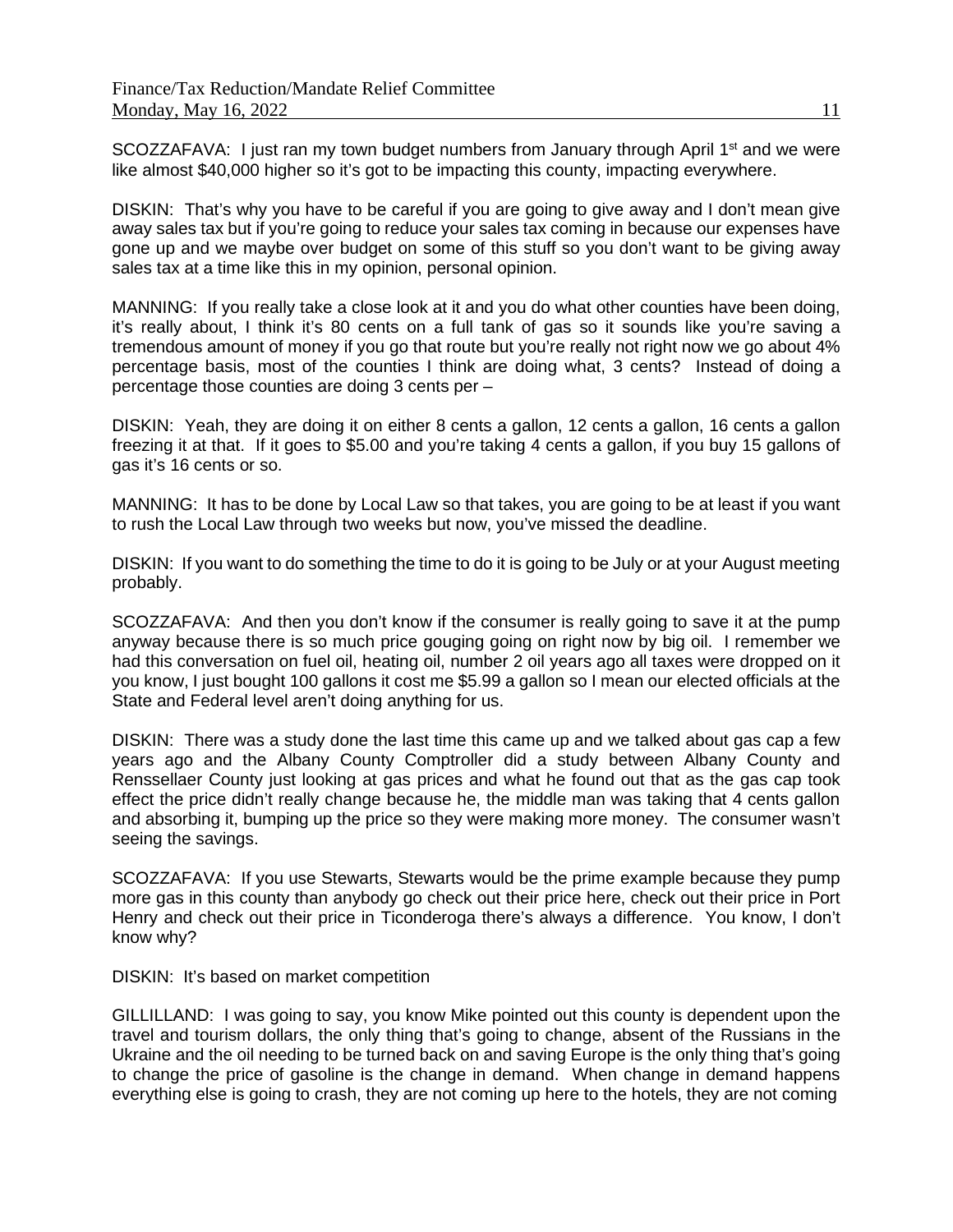up here for the sights and sounds and we will be the first ones crashing into recession so I'm just saying, and the towns and stuff like that we have to pay for our heating oil, we are going to have to pay for our diesel trucks and stuff, it's going to be a tough year next year with all this increased cost of everything. So right now, I understand but I think they are saying correctly if we cut out that gas tax, you know that will reduce our sales tax and it's going to be less revenue to pay for these other things so we are going to have to pull it out of the taxpayers pocket next year so it's a vicious cycle that we are going to be in but I personally think the only resolution to this is going to have a massive effect on our county's economy.

SCOZZAFAVA: Okay, anymore on that? Go ahead Mike.

DISKIN: I'm all set. Unless there are questions.

SCOZZAFAVA: Do you want to talk about the tax sale?

DISKIN: Not really.

SCOZZAFAVA: Okay, good bye.

DISKIN: What do you want to talk about?

SCOZZAFAVA: Nothing. I didn't know if you wanted to?

DISKIN: We are close and I think Dan has the paperwork filed. We are just waiting for an order and we'll set a date and then we'll look at the properties that are in it when we get ready to do that see if there is anything that the towns want to pull out or if you want to hold off. We need to sit down and there is a committee and I need to look back and see who it was, I know you're on it Tom and myself to talk about some of the things we want, the terms and conditions we want to put and what we want to do with this sale and how we want to conduct the sale as well. Like I said to you last month, there's been some highly successful sales that were completely done online. I have some concerns and I know I talked to my counter partner in Clinton County she has the same concerns with our local people not having really good internet access and not being able to participate so it's difficult to do a completely online sale. Some of the counties where they do, they have close to 100% internet access our broadband here is not that good especially in some parts of the county and I wouldn't want to exclude somebody that said I wanted to bid on the price but I couldn't get through because I didn't have internet, I don't have a way to bid on the property so I think we need to look at that when we do it. We do an internet sale as it is, we do a live simultaneous bidding online and we actually sell some properties to people who bid online, the auction company provides someone to monitor that and enter the bids for those people so we do internet bidding as it is that we also do live at the same time.

SCOZZAFAVA: Okay, thank you. Alright, next on our agenda is our County Manager.

PALMER: I didn't have anything specific but if anybody has any questions, I'd be happy to answer them.

SCOZZAFAVA: Any questions? Okay, Joe, North Country. I have a perfect location you can move that whole operation to tomorrow.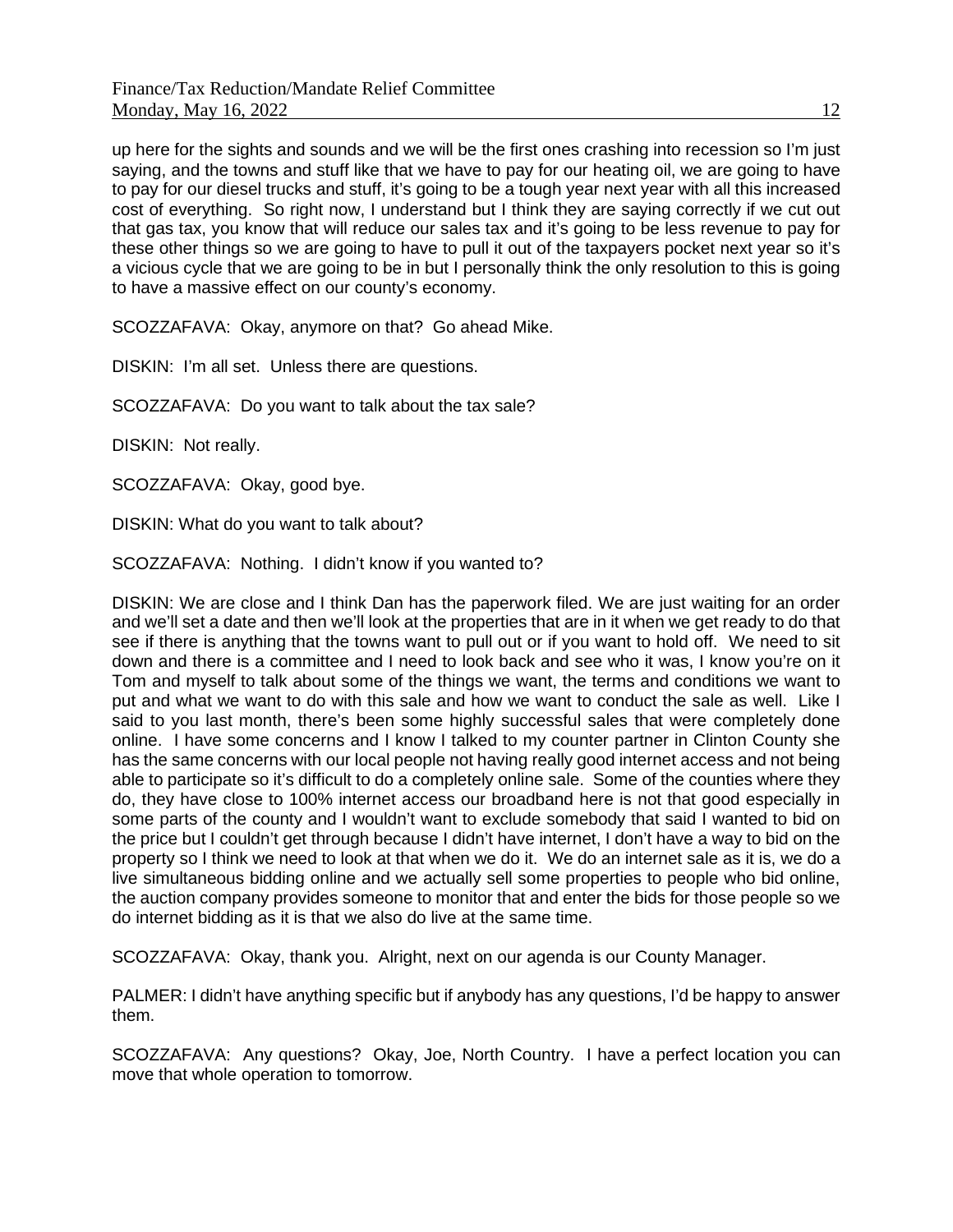KEEGAN: Thank you very much. Good morning everyone, nice to see you all and I just want a few things to mention. Number one, I want to thank you for your ongoing support for the college. We graduated students on Saturday, it was a really nice event first time we've been in person in three years and it was really, it was heartwarming to see students and their families fill our gymnasium up and all the celebrations that come with it so it has been a tough few years but it was a treat to get to see that so thank you all for your ongoing support from the county.

I also want to thank Mr. Tyler, and this committee as well as the full board for the resolution of congratulations around our reaccreditation. It was really meaningful and I can tell you the faculty and the staff were really pleased to hear that so thank you.

The New York State budget was particularly good for the colleges and community colleges. We got a 21-22 floor set which is helpful against a drop in enrollment and I think perhaps the largest impact is going to be felt by full TAP for part-time students before there was a pool of TAP dollars, New York State tuition dollars that helped students in need to be able to via for now they are going to be able to get it, if they are at six credits or more they are going to be able to get full TAP if they are eligible. That's a game changer for students because it really helps with the tuition costs. I think you know we've, our Board of Trustees elected to establish our tuition fees and keep them flat for this year so understanding that it's still a difficult budget environment for folks. We've got our nursing labs and science labs projects moving forward we've expect to break around next May. I'm hoping that fuel costs and all costs are down by then and a couple of things that this board has been very helpful with. We were able to get a core sponsorship application, thank you Shaun and we were able to get that turned into the Department of Health and so within a few months we hope to be able to offer EMT courses both basic and advance under our own core sponsorship agreement with the Department of Health and we were able to get the course for the wastewater operator to DEC and we are expecting them to approve that and hopefully going to be watching that in the fall, we'll keep you in the loop and let you know about that and it was a treat also to get back out and visit with Supervisors. I started that by going over to Newcomb two days after the storm Robin and went over the mountain and had a nice visit with Robin to see if the college can support interest in folks to the community there so looking forward to catching up with you Matt and you Mark and others so that's it. I'm happy to take questions Tom.

SCOZZAFAVA: No questions? Thank you very much. Before we close, I've got resolution of condolences that I would like to offer the following former county employees; a resolution of condolence to the family of Joan Orr who worked at the Department of Motor Vehicles for a number of years.

# **RESOLUTION OF CONDOLENCE TO THE FAMILY OF JOAN ORR. Scozzafava, unanimous**

SCOZZAFAVA: The second is for Nancy Carr who also worked at the Department of Motor Vehicles. She recently passed away and Louise Johnson who was just our RSVP Volunteer last month, for the year, she recently passed away so I'd like to move those.

### **RESOLUTION OF CONDOLENCE TO THE FAMILY OF NANCY CARR. Scozzafava, unanimous**

### **RESOLUTION OF CONDOLENCE TO THE FAMILY OF LOUISE JOHNSON. Scozzafava, unanimous**

SCOZZAFAVA: Thank you. Okay, anything further? Dan, did you have anything?